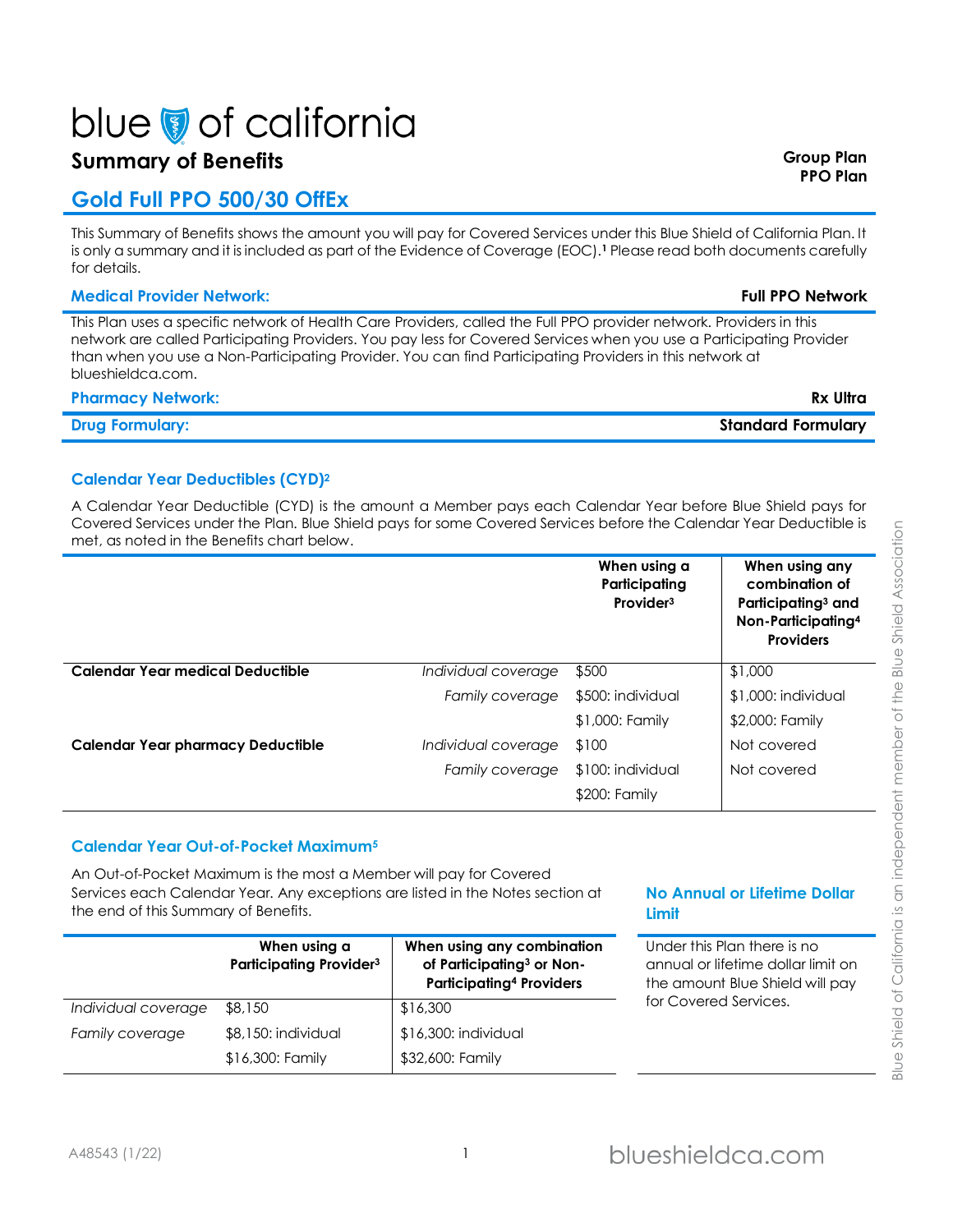|                                                                                                                                 | When using a<br>Participating<br>Provider <sup>3</sup> | CYD <sup>2</sup><br>applies | When using a<br><b>Non-Participating</b><br>Provider <sup>4</sup> | CYD <sup>2</sup><br>applies |
|---------------------------------------------------------------------------------------------------------------------------------|--------------------------------------------------------|-----------------------------|-------------------------------------------------------------------|-----------------------------|
| Preventive Health Services <sup>7</sup>                                                                                         |                                                        |                             |                                                                   |                             |
| <b>Preventive Health Services</b>                                                                                               | \$0                                                    |                             | Not covered                                                       |                             |
| California Prenatal Screening Program                                                                                           | \$0                                                    |                             | \$0                                                               |                             |
| <b>Physician services</b>                                                                                                       |                                                        |                             |                                                                   |                             |
| Primary care office visit                                                                                                       | \$30/visit                                             |                             | 40%                                                               |                             |
| Specialist care office visit                                                                                                    | \$55/visit                                             |                             | 40%                                                               |                             |
| Physician home visit                                                                                                            | \$30/visit                                             |                             | 40%                                                               |                             |
| Physician or surgeon services in an Outpatient<br>Facility                                                                      | 20%                                                    |                             | 40%                                                               |                             |
| Physician or surgeon services in an inpatient facility                                                                          | 20%                                                    | ✔                           | 40%                                                               |                             |
| Other professional services                                                                                                     |                                                        |                             |                                                                   |                             |
| Other practitioner office visit                                                                                                 | \$30/visit                                             |                             | 40%                                                               |                             |
| Includes nurse practitioners, physician assistants,<br>and therapists.                                                          |                                                        |                             |                                                                   |                             |
| Acupuncture services                                                                                                            | \$25/visit                                             |                             | 40%                                                               |                             |
| Chiropractic services                                                                                                           | \$10/visit                                             |                             | 50%                                                               |                             |
| Up to 20 visits per Member, per Calendar Year.                                                                                  |                                                        |                             |                                                                   |                             |
| Teladoc consultation                                                                                                            | \$0                                                    |                             | Not covered                                                       |                             |
| Family planning                                                                                                                 |                                                        |                             |                                                                   |                             |
| Counseling, consulting, and education                                                                                           | \$0                                                    |                             | Not covered                                                       |                             |
| Injectable contraceptive, diaphragm fitting,<br>intrauterine device (IUD), implantable<br>contraceptive, and related procedure. | \$0                                                    |                             | Not covered                                                       |                             |
| Tubal ligation<br>$\bullet$                                                                                                     | \$0                                                    |                             | Not covered                                                       |                             |
| Vasectomy                                                                                                                       | 20%                                                    |                             | Not covered                                                       |                             |
| Podiatric services                                                                                                              | \$55/visit                                             |                             | 40%                                                               | ✔                           |
| Pregnancy and maternity care                                                                                                    |                                                        |                             |                                                                   |                             |
| Physician office visits: prenatal and initial postnatal                                                                         | \$0                                                    |                             | 40%                                                               |                             |
| Physician services for pregnancy termination                                                                                    | 20%                                                    |                             | 40%                                                               |                             |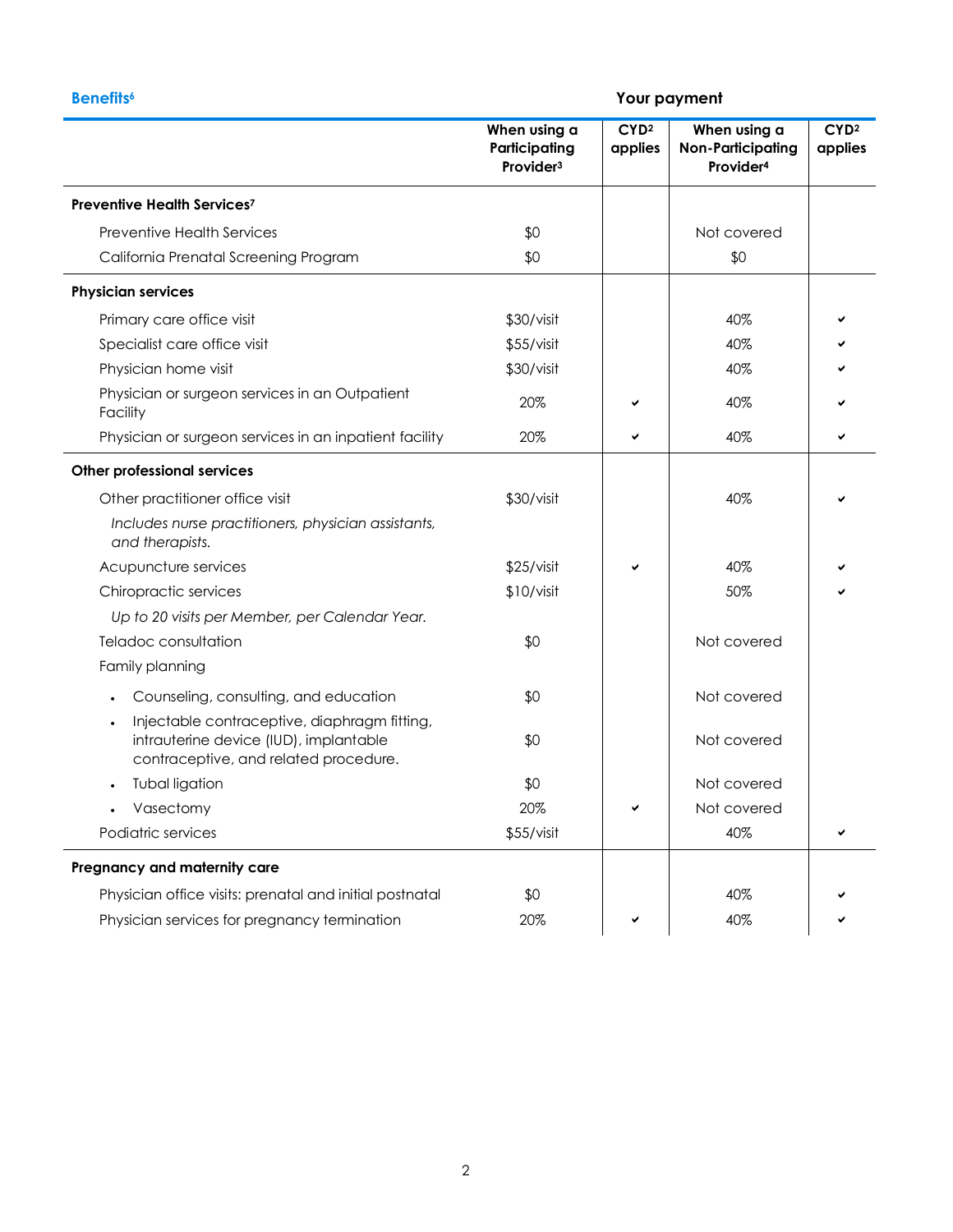|                                                                                                                                                                                                                      | When using a<br>Participating<br>Provider <sup>3</sup> | CYD <sup>2</sup><br>applies | When using a<br><b>Non-Participating</b><br>Provider <sup>4</sup> | CYD <sup>2</sup><br>applies |
|----------------------------------------------------------------------------------------------------------------------------------------------------------------------------------------------------------------------|--------------------------------------------------------|-----------------------------|-------------------------------------------------------------------|-----------------------------|
| <b>Emergency Services</b>                                                                                                                                                                                            |                                                        |                             |                                                                   |                             |
| Emergency room services                                                                                                                                                                                              | \$250/visit plus 20%                                   | ✔                           | \$250/visit plus 20%                                              |                             |
| If admitted to the Hospital, this payment for<br>emergency room services does not apply.<br>Instead, you pay the Participating Provider<br>payment under Inpatient facility services/ Hospital<br>services and stay. |                                                        |                             |                                                                   |                             |
| Emergency room Physician services                                                                                                                                                                                    | 20%                                                    | $\checkmark$                | 20%                                                               |                             |
| Urgent care center services                                                                                                                                                                                          | \$30/visit                                             |                             | 40%                                                               | ✔                           |
| <b>Ambulance services</b>                                                                                                                                                                                            | 20%                                                    | ✔                           | 20%                                                               | ✓                           |
| This payment is for emergency or authorized transport.                                                                                                                                                               |                                                        |                             |                                                                   |                             |
| <b>Outpatient Facility services</b>                                                                                                                                                                                  |                                                        |                             |                                                                   |                             |
| Ambulatory Surgery Center                                                                                                                                                                                            | 20%                                                    |                             | 40%<br>Subject to a<br>Benefit maximum<br>of \$350/day            |                             |
| Outpatient Department of a Hospital: surgery                                                                                                                                                                         | \$150/surgery<br>plus 20%                              |                             | 40%<br>Subject to a<br>Benefit maximum<br>of \$350/day            |                             |
| Outpatient Department of a Hospital: treatment of<br>illness or injury, radiation therapy, chemotherapy,<br>and necessary supplies                                                                                   | 20%                                                    |                             | 40%<br>Subject to a<br>Benefit maximum<br>of \$350/day            |                             |
| <b>Inpatient facility services</b>                                                                                                                                                                                   |                                                        |                             |                                                                   |                             |
| Hospital services and stay                                                                                                                                                                                           | 20%                                                    |                             | 40%<br>Subject to a<br>Benefit maximum<br>of \$2,000/day          |                             |
| Transplant services                                                                                                                                                                                                  |                                                        |                             |                                                                   |                             |
| This payment is for all covered transplants except<br>tissue and kidney. For tissue and kidney transplant<br>services, the payment for Inpatient facility<br>services/ Hospital services and stay applies.           |                                                        |                             |                                                                   |                             |
| Special transplant facility inpatient services                                                                                                                                                                       | 20%                                                    |                             | Not covered                                                       |                             |
| Physician inpatient services                                                                                                                                                                                         | 20%                                                    |                             | Not covered                                                       |                             |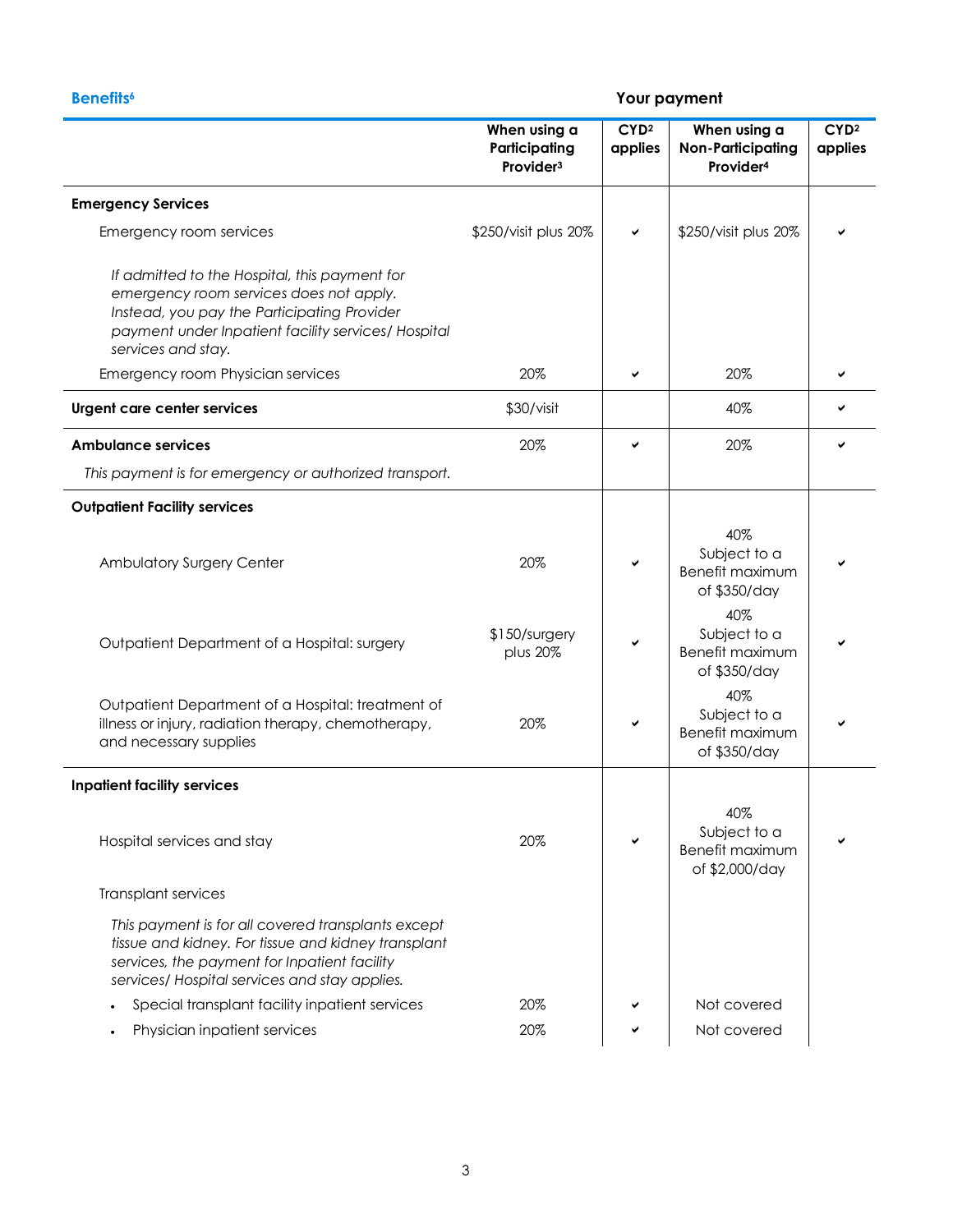|                                                                                                                                                                                                                                                                                                                                                                                                                                                                                             | When using a<br>Participating | CYD <sup>2</sup><br>applies | When using a<br><b>Non-Participating</b>               | CYD <sup>2</sup><br>applies |
|---------------------------------------------------------------------------------------------------------------------------------------------------------------------------------------------------------------------------------------------------------------------------------------------------------------------------------------------------------------------------------------------------------------------------------------------------------------------------------------------|-------------------------------|-----------------------------|--------------------------------------------------------|-----------------------------|
|                                                                                                                                                                                                                                                                                                                                                                                                                                                                                             | Provider <sup>3</sup>         |                             | Provider <sup>4</sup>                                  |                             |
| Bariatric surgery services, designated California<br>counties                                                                                                                                                                                                                                                                                                                                                                                                                               |                               |                             |                                                        |                             |
| This payment is for bariatric surgery services for<br>residents of designated California counties. For<br>bariatric surgery services for residents of non-<br>designated California counties, the payments for<br>Inpatient facility services/ Hospital services and stay<br>and Physician inpatient and surgery services apply for<br>inpatient services; or, if provided on an outpatient<br>basis, the Outpatient Facility services and outpatient<br>Physician services payments apply. |                               |                             |                                                        |                             |
| Inpatient facility services                                                                                                                                                                                                                                                                                                                                                                                                                                                                 | 20%                           |                             | Not covered                                            |                             |
| <b>Outpatient Facility services</b>                                                                                                                                                                                                                                                                                                                                                                                                                                                         | \$150/surgery<br>plus 20%     |                             | Not covered                                            |                             |
| Physician services                                                                                                                                                                                                                                                                                                                                                                                                                                                                          | 20%                           | ✔                           | Not covered                                            |                             |
| Diagnostic x-ray, imaging, pathology, and laboratory<br>services                                                                                                                                                                                                                                                                                                                                                                                                                            |                               |                             |                                                        |                             |
| This payment is for Covered Services that are<br>diagnostic, non-Preventive Health Services, and<br>diagnostic radiological procedures, such as CT scans,<br>MRIs, MRAs, and PET scans. For the payments for<br>Covered Services that are considered Preventive<br>Health Services, see Preventive Health Services.                                                                                                                                                                         |                               |                             |                                                        |                             |
| Laboratory services                                                                                                                                                                                                                                                                                                                                                                                                                                                                         |                               |                             |                                                        |                             |
| Includes diagnostic Papanicolaou (Pap) test.                                                                                                                                                                                                                                                                                                                                                                                                                                                |                               |                             |                                                        |                             |
| Laboratory center                                                                                                                                                                                                                                                                                                                                                                                                                                                                           | \$30/visit                    |                             | 40%                                                    |                             |
| Outpatient Department of a Hospital                                                                                                                                                                                                                                                                                                                                                                                                                                                         | 20%                           |                             | 40%<br>Subject to a<br>Benefit maximum<br>of \$350/day |                             |
| X-ray and imaging services                                                                                                                                                                                                                                                                                                                                                                                                                                                                  |                               |                             |                                                        |                             |
| Includes diagnostic mammography.                                                                                                                                                                                                                                                                                                                                                                                                                                                            |                               |                             |                                                        |                             |
| Outpatient radiology center                                                                                                                                                                                                                                                                                                                                                                                                                                                                 | \$50/visit                    |                             | 40%                                                    |                             |
| Outpatient Department of a Hospital                                                                                                                                                                                                                                                                                                                                                                                                                                                         | \$100/visit                   |                             | 40%<br>Subject to a<br>Benefit maximum<br>of \$350/day |                             |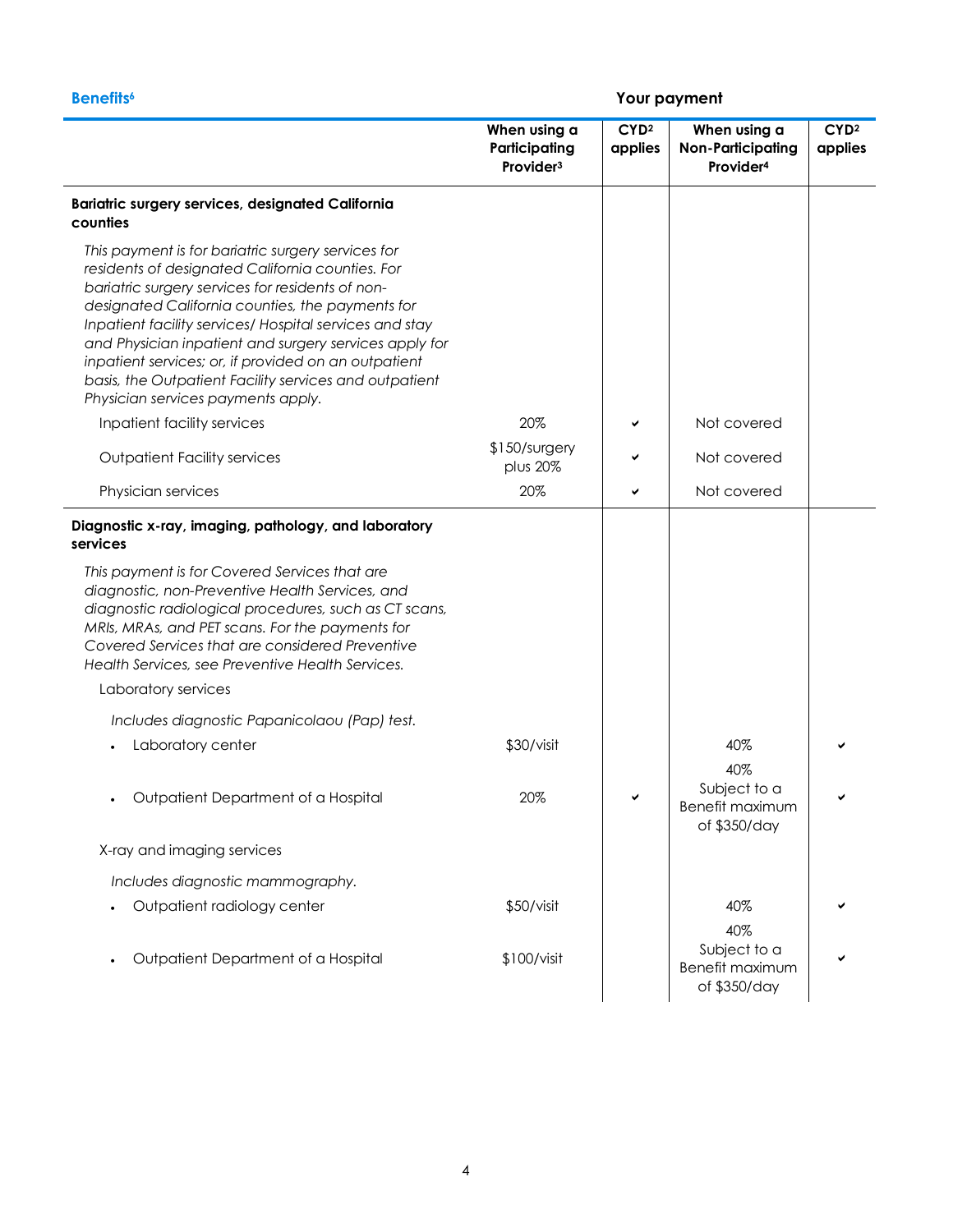|                                                                                                                                                                                                                           | When using a<br>Participating<br>Provider <sup>3</sup> | CYD <sup>2</sup><br>applies | When using a<br><b>Non-Participating</b><br>Provider <sup>4</sup> | CYD <sup>2</sup><br>applies |
|---------------------------------------------------------------------------------------------------------------------------------------------------------------------------------------------------------------------------|--------------------------------------------------------|-----------------------------|-------------------------------------------------------------------|-----------------------------|
| Other outpatient diagnostic testing                                                                                                                                                                                       |                                                        |                             |                                                                   |                             |
| Testing to diagnose illness or injury such as<br>vestibular function tests, EKG, ECG, cardiac<br>monitoring, non-invasive vascular studies, sleep<br>medicine testing, muscle and range of motion<br>tests, EEG, and EMG. |                                                        |                             |                                                                   |                             |
| Office location                                                                                                                                                                                                           | \$50/visit                                             |                             | 40%                                                               |                             |
| Outpatient Department of a Hospital                                                                                                                                                                                       | \$100/visit                                            |                             | 40%<br>Subject to a<br><b>Benefit maximum</b><br>of \$350/day     |                             |
| Radiological and nuclear imaging services                                                                                                                                                                                 |                                                        |                             |                                                                   |                             |
| Outpatient radiology center                                                                                                                                                                                               | 20%                                                    |                             | 40%                                                               |                             |
| Outpatient Department of a Hospital                                                                                                                                                                                       | \$100/visit plus 20%                                   |                             | 40%<br>Subject to a<br><b>Benefit maximum</b><br>of \$350/day     |                             |
| <b>Rehabilitative and Habilitative Services</b>                                                                                                                                                                           |                                                        |                             |                                                                   |                             |
| Includes Physical Therapy, Occupational Therapy,<br>Respiratory Therapy, and Speech Therapy services.<br>There is no visit limit for Rehabilitative or Habilitative<br>Services.                                          |                                                        |                             |                                                                   |                             |
| Office location                                                                                                                                                                                                           | 20%                                                    |                             | 40%                                                               |                             |
| Outpatient Department of a Hospital                                                                                                                                                                                       | 20%                                                    |                             | 40%<br>Subject to a<br>Benefit maximum<br>of \$350/day            |                             |
| <b>Durable medical equipment (DME)</b>                                                                                                                                                                                    |                                                        |                             |                                                                   |                             |
| <b>DME</b>                                                                                                                                                                                                                | 50%                                                    |                             | Not covered                                                       |                             |
| Breast pump                                                                                                                                                                                                               | \$0                                                    |                             | Not covered                                                       |                             |
| Orthotic equipment and devices                                                                                                                                                                                            | 20%                                                    |                             | Not covered                                                       |                             |
| Prosthetic equipment and devices                                                                                                                                                                                          | 20%                                                    |                             | Not covered                                                       |                             |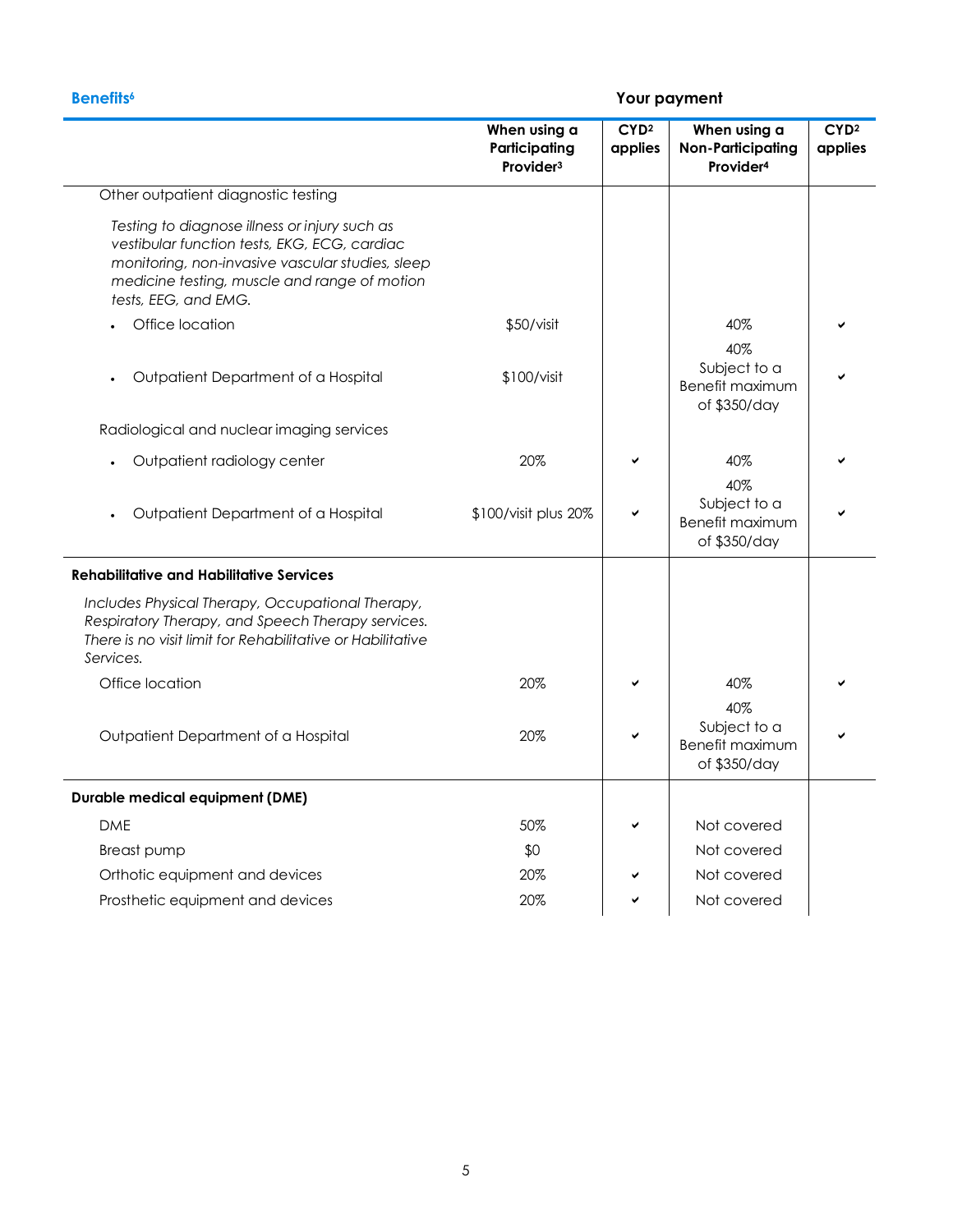|                                                                                                                                                                                                                                                                                                                                                                | When using a<br>Participating<br>Provider <sup>3</sup> | CYD <sup>2</sup><br>applies | When using a<br><b>Non-Participating</b><br>Provider <sup>4</sup> | CYD <sup>2</sup><br>applies |
|----------------------------------------------------------------------------------------------------------------------------------------------------------------------------------------------------------------------------------------------------------------------------------------------------------------------------------------------------------------|--------------------------------------------------------|-----------------------------|-------------------------------------------------------------------|-----------------------------|
| Home health care services                                                                                                                                                                                                                                                                                                                                      | 20%                                                    | $\checkmark$                | Not covered                                                       |                             |
| Up to 100 visits per Member, per Calendar Year, by a<br>home health care agency. All visits count towards the<br>limit, including visits during any applicable Deductible<br>period. Includes home visits by a nurse, Home Health<br>Aide, medical social worker, physical therapist,<br>speech therapist, or occupational therapist, and<br>medical supplies. |                                                        |                             |                                                                   |                             |
| Home infusion and home injectable therapy services                                                                                                                                                                                                                                                                                                             |                                                        |                             |                                                                   |                             |
| Home infusion agency services                                                                                                                                                                                                                                                                                                                                  | 20%                                                    | ✓                           | Not covered                                                       |                             |
| Includes home infusion drugs and medical<br>supplies.                                                                                                                                                                                                                                                                                                          |                                                        |                             |                                                                   |                             |
| Home visits by an infusion nurse                                                                                                                                                                                                                                                                                                                               | 20%                                                    |                             | Not covered                                                       |                             |
| Hemophilia home infusion services                                                                                                                                                                                                                                                                                                                              | 20%                                                    |                             | Not covered                                                       |                             |
| Includes blood factor products.                                                                                                                                                                                                                                                                                                                                |                                                        |                             |                                                                   |                             |
| <b>Skilled Nursing Facility (SNF) services</b>                                                                                                                                                                                                                                                                                                                 |                                                        |                             |                                                                   |                             |
| Up to 100 days per Member, per benefit period,<br>except when provided as part of a Hospice program.<br>All days count towards the limit, including days during<br>any applicable Deductible period and days in<br>different SNFs during the Calendar Year.                                                                                                    |                                                        |                             |                                                                   |                             |
| Freestanding SNF                                                                                                                                                                                                                                                                                                                                               | 20%                                                    |                             | 40%<br>40%                                                        |                             |
| Hospital-based SNF                                                                                                                                                                                                                                                                                                                                             | 20%                                                    |                             | Subject to a<br>Benefit maximum<br>of \$2,000/day                 |                             |
| Hospice program services                                                                                                                                                                                                                                                                                                                                       | \$0                                                    | ✓                           | Not covered                                                       |                             |
| Includes pre-Hospice consultation, routine home care,<br>24-hour continuous home care, short-term inpatient<br>care for pain and symptom management, and<br>inpatient respite care.                                                                                                                                                                            |                                                        |                             |                                                                   |                             |
| Other services and supplies                                                                                                                                                                                                                                                                                                                                    |                                                        |                             |                                                                   |                             |
| Diabetes care services                                                                                                                                                                                                                                                                                                                                         |                                                        |                             |                                                                   |                             |
| Devices, equipment, and supplies                                                                                                                                                                                                                                                                                                                               | 50%                                                    |                             | Not covered                                                       |                             |
| Self-management training                                                                                                                                                                                                                                                                                                                                       | \$0                                                    |                             | 40%                                                               |                             |
|                                                                                                                                                                                                                                                                                                                                                                |                                                        |                             | 40%                                                               |                             |
| Dialysis services                                                                                                                                                                                                                                                                                                                                              | 20%                                                    |                             | Subject to a<br>Benefit maximum<br>of \$350/day                   |                             |
| PKU product formulas and special food products                                                                                                                                                                                                                                                                                                                 | 20%                                                    |                             | 20%                                                               |                             |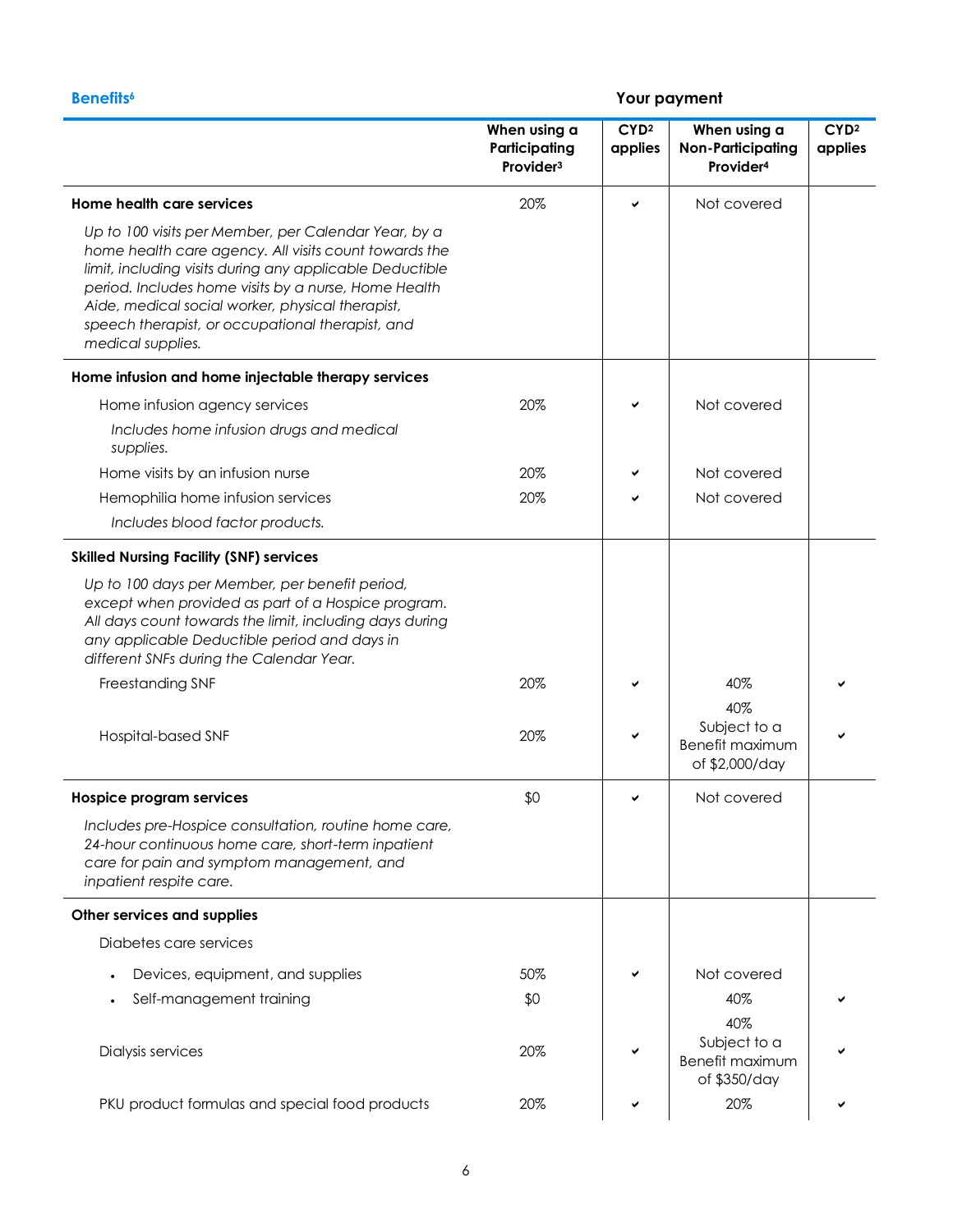|                                                      | When using a<br>Participating<br>Provider <sup>3</sup> | CYD <sup>2</sup><br>applies | When using a<br><b>Non-Participating</b><br>Provider <sup>4</sup> | CYD <sup>2</sup><br>applies |
|------------------------------------------------------|--------------------------------------------------------|-----------------------------|-------------------------------------------------------------------|-----------------------------|
| Allergy serum billed separately from an office visit | 20%                                                    | м                           | 40%                                                               |                             |

# **Mental Health and Substance Use Disorder Benefits Your payment**

| Mental health and substance use disorder Benefits are<br>provided through Blue Shield's Mental Health Service<br>Administrator (MHSA).                                                                                                                                                                                                 | When using a<br><b>MHSA</b><br>Participating<br>Provider <sup>3</sup> | CYD <sup>2</sup><br>applies | When using a<br><b>MHSA Non-</b><br>Participating<br>Provider <sup>4</sup> | CYD <sup>2</sup><br>applies |
|----------------------------------------------------------------------------------------------------------------------------------------------------------------------------------------------------------------------------------------------------------------------------------------------------------------------------------------|-----------------------------------------------------------------------|-----------------------------|----------------------------------------------------------------------------|-----------------------------|
| <b>Outpatient services</b>                                                                                                                                                                                                                                                                                                             |                                                                       |                             |                                                                            |                             |
| Office visit, including Physician office visit                                                                                                                                                                                                                                                                                         | \$30/visit                                                            |                             | 40%                                                                        |                             |
| Teladoc behavioral health                                                                                                                                                                                                                                                                                                              | \$0                                                                   |                             | Not covered                                                                |                             |
| Other outpatient services, including intensive<br>outpatient care, electroconvulsive therapy,<br>transcranial magnetic stimulation, Behavioral Health<br>Treatment for pervasive developmental disorder or<br>autism in an office setting, home, or other non-<br>institutional facility setting, and office-based opioid<br>treatment | 20%                                                                   |                             | 40%                                                                        |                             |
| Partial Hospitalization Program                                                                                                                                                                                                                                                                                                        | 20%                                                                   |                             | 40%<br>Subject to a<br><b>Benefit maximum</b><br>of \$350/day              |                             |
| <b>Psychological Testing</b>                                                                                                                                                                                                                                                                                                           | 20%                                                                   |                             | 40%                                                                        |                             |
| <b>Inpatient services</b>                                                                                                                                                                                                                                                                                                              |                                                                       |                             |                                                                            |                             |
| Physician inpatient services                                                                                                                                                                                                                                                                                                           | 20%                                                                   |                             | 40%                                                                        |                             |
| <b>Hospital services</b>                                                                                                                                                                                                                                                                                                               | 20%                                                                   |                             | 40%<br>Subject to a<br><b>Benefit maximum</b><br>of \$2,000/day            |                             |
| <b>Residential Care</b>                                                                                                                                                                                                                                                                                                                | 20%                                                                   |                             | 40%<br>Subject to a<br><b>Benefit maximum</b><br>of \$2,000/day            |                             |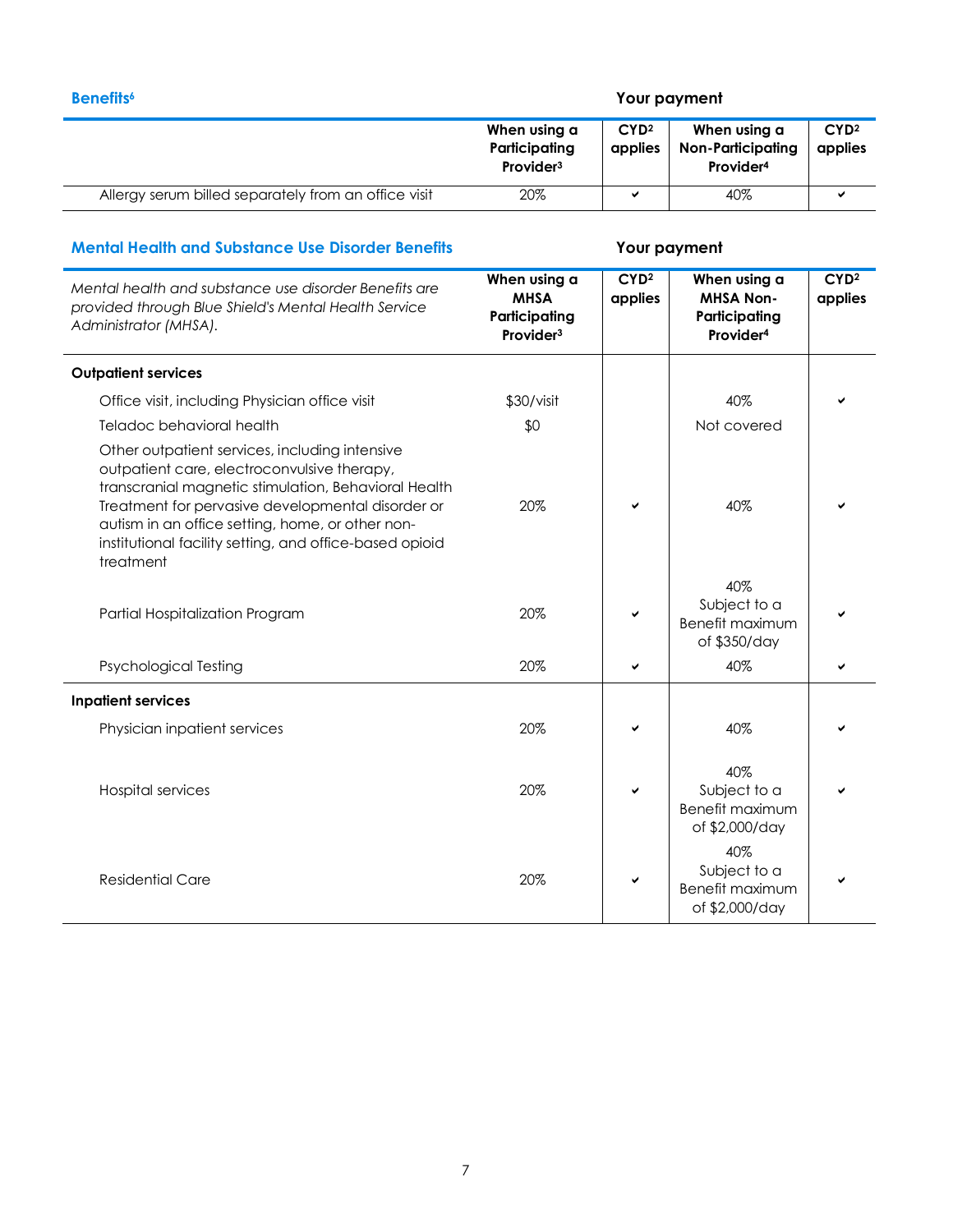| <b>Prescription Drug Benefits8,9</b>                                      | Your payment                                           |                             |                                                                   |                             |
|---------------------------------------------------------------------------|--------------------------------------------------------|-----------------------------|-------------------------------------------------------------------|-----------------------------|
| A separate Calendar Year pharmacy Deductible<br>applies.                  | When using a<br>Participating<br>Pharmacy <sup>3</sup> | CYD <sup>2</sup><br>applies | When using a<br><b>Non-Participating</b><br>Pharmacy <sup>4</sup> | CYD <sup>2</sup><br>applies |
| <b>Retail pharmacy prescription Drugs</b>                                 |                                                        |                             |                                                                   |                             |
| Per prescription, up to a 30-day supply.                                  |                                                        |                             |                                                                   |                             |
| Contraceptive Drugs and devices                                           | \$0                                                    |                             | Not covered                                                       |                             |
| Tier 1 Drugs                                                              | \$15/prescription                                      |                             | Not covered                                                       |                             |
| Tier 2 Drugs                                                              | \$50/prescription                                      | ✔                           | Not covered                                                       |                             |
| Tier 3 Drugs                                                              | \$80/prescription                                      | ✔                           | Not covered                                                       |                             |
| Tier 4 Drugs                                                              | 30% up to<br>\$250/prescription                        | ✓                           | Not covered                                                       |                             |
| <b>Retail pharmacy prescription Drugs</b>                                 |                                                        |                             |                                                                   |                             |
| Per prescription, up to a 90-day supply from a 90-day<br>retail pharmacy. |                                                        |                             |                                                                   |                             |
| Contraceptive Drugs and devices                                           | \$0                                                    |                             | Not covered                                                       |                             |
| Tier 1 Drugs                                                              | \$45/prescription                                      |                             | Not covered                                                       |                             |
| Tier 2 Drugs                                                              | \$150/prescription                                     | ✔                           | Not covered                                                       |                             |
| Tier 3 Drugs                                                              | \$240/prescription                                     | ✔                           | Not covered                                                       |                             |
| Tier 4 Drugs                                                              | 30% up to<br>\$750/prescription                        | ✔                           | Not covered                                                       |                             |
| Mail service pharmacy prescription Drugs                                  |                                                        |                             |                                                                   |                             |
| Per prescription, up to a 90-day supply.                                  |                                                        |                             |                                                                   |                             |
| Contraceptive Drugs and devices                                           | \$0                                                    |                             | Not covered                                                       |                             |
| Tier 1 Drugs                                                              | \$30/prescription                                      |                             | Not covered                                                       |                             |
| Tier 2 Drugs                                                              | \$100/prescription                                     | ✔                           | Not covered                                                       |                             |
| Tier 3 Drugs                                                              | \$160/prescription                                     | ✔                           | Not covered                                                       |                             |
| Tier 4 Drugs                                                              | 30% up to<br>\$500/prescription                        | ✔                           | Not covered                                                       |                             |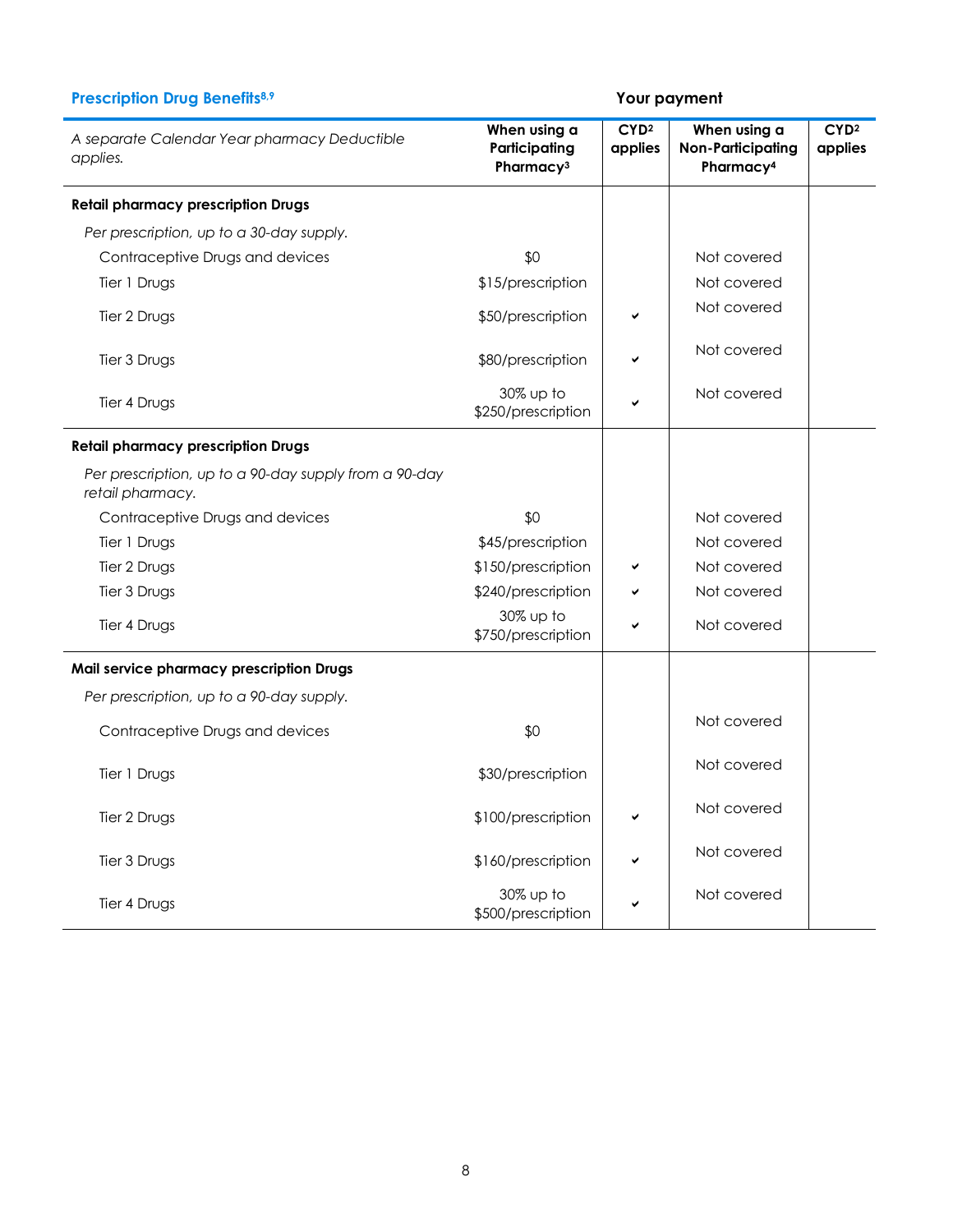| <b>Pediatric Benefits</b>                                                                      | Your payment                                          |                             |                                                                  |                             |
|------------------------------------------------------------------------------------------------|-------------------------------------------------------|-----------------------------|------------------------------------------------------------------|-----------------------------|
| Pediatric Benefits are available through the end of the<br>month in which the Member turns 19. | When using a<br>Participating<br>Dentist <sup>3</sup> | CYD <sup>2</sup><br>applies | When using a<br><b>Non-Participating</b><br>Dentist <sup>4</sup> | CYD <sup>2</sup><br>applies |
| Pediatric dental <sup>10</sup>                                                                 |                                                       |                             |                                                                  |                             |
| Diagnostic and preventive services                                                             |                                                       |                             |                                                                  |                             |
| Oral exam<br>$\bullet$                                                                         | \$0                                                   |                             | 20%                                                              |                             |
| Preventive - cleaning<br>$\bullet$                                                             | \$0                                                   |                             | 20%                                                              |                             |
| Preventive - x-ray<br>$\bullet$                                                                | \$0                                                   |                             | 20%                                                              |                             |
| Sealants per tooth                                                                             | \$0                                                   |                             | 20%                                                              |                             |
| Topical fluoride application<br>$\bullet$                                                      | \$0                                                   |                             | 20%                                                              |                             |
| Space maintainers - fixed                                                                      | \$0                                                   |                             | 20%                                                              |                             |
| <b>Basic services</b>                                                                          |                                                       |                             |                                                                  |                             |
| Restorative procedures<br>$\bullet$                                                            | 20%                                                   |                             | 30%                                                              |                             |
| Periodontal maintenance                                                                        | 20%                                                   |                             | 30%                                                              |                             |
| Adjunctive general services<br>$\bullet$                                                       | 20%                                                   |                             | 30%                                                              |                             |
| Major services                                                                                 |                                                       |                             |                                                                  |                             |
| Oral surgery<br>$\bullet$                                                                      | 50%                                                   |                             | 50%                                                              |                             |
| Endodontics<br>$\bullet$                                                                       | 50%                                                   |                             | 50%                                                              |                             |
| Periodontics (other than maintenance)<br>$\bullet$                                             | 50%                                                   |                             | 50%                                                              |                             |
| Crowns and casts                                                                               | 50%                                                   |                             | 50%                                                              |                             |
| Prosthodontics                                                                                 | 50%                                                   |                             | 50%                                                              |                             |
| <b>Orthodontics (Medically Necessary)</b>                                                      | 50%                                                   |                             | 50%                                                              |                             |

# **Pediatric Benefits Your payment**

| Pediatric Benefits are available through the end of the<br>month in which the Member turns 19. | When using a<br>Participating<br>Provider <sup>3</sup> | CYD <sup>2</sup><br>applies | When using a<br><b>Non-Participating</b><br>Provider <sup>4</sup> | CYD <sup>2</sup><br>applies |
|------------------------------------------------------------------------------------------------|--------------------------------------------------------|-----------------------------|-------------------------------------------------------------------|-----------------------------|
| Pediatric vision <sup>11</sup>                                                                 |                                                        |                             |                                                                   |                             |
| Comprehensive eye examination                                                                  |                                                        |                             |                                                                   |                             |
| One exam per Calendar Year.                                                                    |                                                        |                             |                                                                   |                             |
| Ophthalmologic visit<br>$\bullet$                                                              | \$0                                                    |                             | All charges<br>above \$30                                         |                             |
| Optometric visit<br>$\bullet$                                                                  | \$0                                                    |                             | All charges<br>above \$30                                         |                             |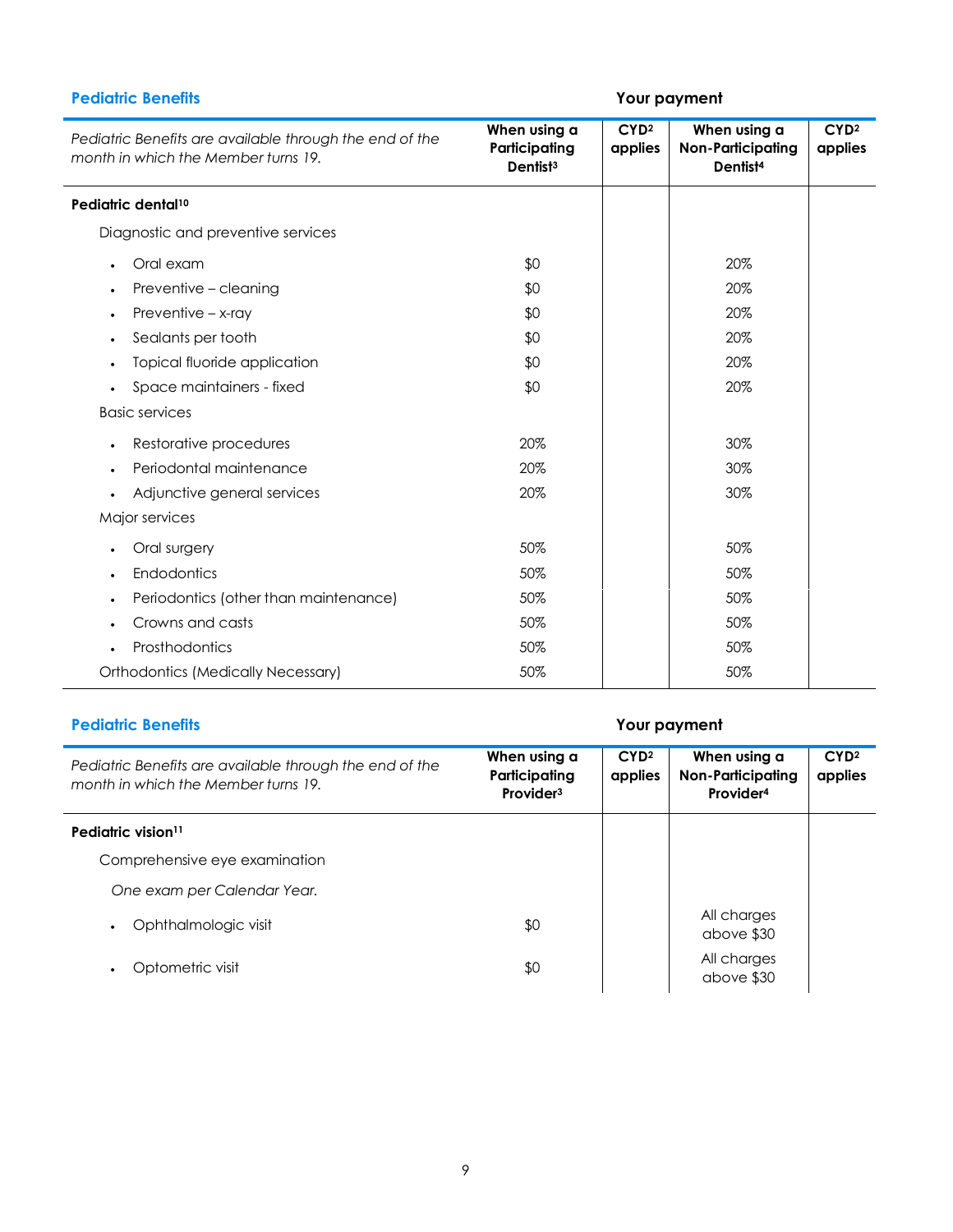| <b>Pediatric Benefits</b>                                                                                                                                                                                                            | Your payment                                           |                             |                                                                   |                             |
|--------------------------------------------------------------------------------------------------------------------------------------------------------------------------------------------------------------------------------------|--------------------------------------------------------|-----------------------------|-------------------------------------------------------------------|-----------------------------|
| Pediatric Benefits are available through the end of the<br>month in which the Member turns 19.                                                                                                                                       | When using a<br>Participating<br>Provider <sup>3</sup> | CYD <sup>2</sup><br>applies | When using a<br><b>Non-Participating</b><br>Provider <sup>4</sup> | CYD <sup>2</sup><br>applies |
| Contact lens fitting and evaluation                                                                                                                                                                                                  |                                                        |                             |                                                                   |                             |
| When you choose contact lenses instead of<br>eyeglasses, one per Member every 12 months by<br>a Participating Provider if administered at the<br>same time as the comprehensive exam. There is a<br>maximum of two follow up visits. |                                                        |                             |                                                                   |                             |
| <b>Standard lenses</b>                                                                                                                                                                                                               | \$0                                                    |                             | Not covered                                                       |                             |
| Non-standard lenses                                                                                                                                                                                                                  | All charges<br>above \$60                              |                             | Not covered                                                       |                             |
| Eyewear/materials                                                                                                                                                                                                                    |                                                        |                             |                                                                   |                             |
| One eyeglass frame and eyeglass lenses, or<br>contact lenses instead of eyeglasses, up to the<br>Benefit per Calendar Year. Any exceptions are<br>noted below.                                                                       |                                                        |                             |                                                                   |                             |
| Contact lenses                                                                                                                                                                                                                       |                                                        |                             |                                                                   |                             |
| Non-elective (Medically Necessary) - hard or<br>soft                                                                                                                                                                                 | \$0                                                    |                             | All charges<br>above \$225                                        |                             |
| Up to two pairs per eye per Calendar Year.                                                                                                                                                                                           |                                                        |                             |                                                                   |                             |
| Elective (cosmetic/convenience)                                                                                                                                                                                                      |                                                        |                             |                                                                   |                             |
| Standard and non-standard, hard                                                                                                                                                                                                      | \$0                                                    |                             | All charges<br>above \$75                                         |                             |
| Up to a 3 month supply for each eye per<br>Calendar Year based on lenses<br>selected.                                                                                                                                                |                                                        |                             |                                                                   |                             |
| Standard and non-standard, soft                                                                                                                                                                                                      | \$0                                                    |                             | All charges<br>above \$75                                         |                             |
| Up to a 6 month supply for each eye per<br>Calendar Year based on lenses<br>selected.                                                                                                                                                |                                                        |                             |                                                                   |                             |
| Eyeglass frames                                                                                                                                                                                                                      |                                                        |                             |                                                                   |                             |
| Collection frames                                                                                                                                                                                                                    | \$0                                                    |                             | All charges<br>above \$40                                         |                             |
| Non-collection frames                                                                                                                                                                                                                | All charges<br>above \$150                             |                             | All charges<br>above \$40                                         |                             |
| Eyeglass lenses                                                                                                                                                                                                                      |                                                        |                             |                                                                   |                             |
| Lenses include choice of glass or plastic<br>lenses, all lens powers (single vision, bifocal,<br>trifocal, lenticular), fashion or gradient tint,<br>scratch coating, oversized, and glass-grey<br>#3 prescription sunglasses.       |                                                        |                             |                                                                   |                             |
| Single vision                                                                                                                                                                                                                        | \$0                                                    |                             | All charges<br>above \$25                                         |                             |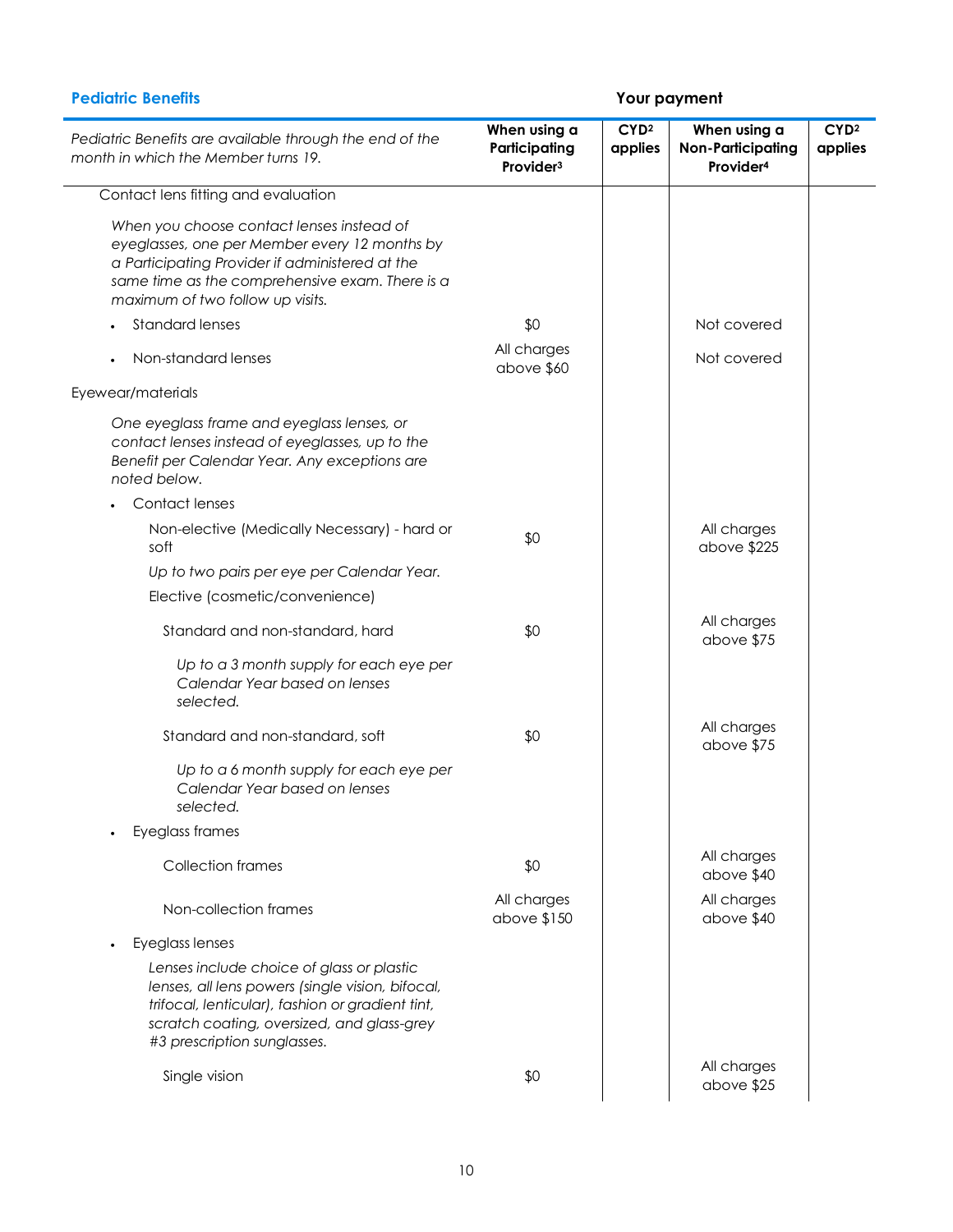| <b>Pediatric Benefits</b>                                                                      | Your payment                                           |                             |                                                                   |                             |
|------------------------------------------------------------------------------------------------|--------------------------------------------------------|-----------------------------|-------------------------------------------------------------------|-----------------------------|
| Pediatric Benefits are available through the end of the<br>month in which the Member turns 19. | When using a<br>Participating<br>Provider <sup>3</sup> | CYD <sup>2</sup><br>applies | When using a<br><b>Non-Participating</b><br>Provider <sup>4</sup> | CYD <sup>2</sup><br>applies |
| Lined bifocal                                                                                  | \$0                                                    |                             | All charges<br>above \$35                                         |                             |
| Lined trifocal                                                                                 | \$0                                                    |                             | All charges<br>above \$45                                         |                             |
| Lenticular                                                                                     | \$0                                                    |                             | All charges<br>above \$45                                         |                             |
| Optional eyeglass lenses and treatments                                                        |                                                        |                             |                                                                   |                             |
| Ultraviolet protective coating (standard only)<br>$\bullet$                                    | \$0                                                    |                             | Not covered                                                       |                             |
| Polycarbonate lenses<br>$\bullet$                                                              | \$0                                                    |                             | Not covered                                                       |                             |
| Standard progressive lenses                                                                    | \$55                                                   |                             | Not covered                                                       |                             |
| Premium progressive lenses                                                                     | \$95                                                   |                             | Not covered                                                       |                             |
| Anti-reflective lens coating (standard only)<br>$\bullet$                                      | \$35                                                   |                             | Not covered                                                       |                             |
| Photochromic - glass lenses<br>$\bullet$                                                       | \$25                                                   |                             | Not covered                                                       |                             |
| Photochromic - plastic lenses<br>$\bullet$                                                     | \$25                                                   |                             | Not covered                                                       |                             |
| High index lenses                                                                              | \$30                                                   |                             | Not covered                                                       |                             |
| <b>Polarized lenses</b>                                                                        | \$45                                                   |                             | Not covered                                                       |                             |
| Low vision testing and equipment                                                               |                                                        |                             |                                                                   |                             |
| Comprehensive low vision exam                                                                  | 35%                                                    |                             | Not covered                                                       |                             |
| Once every 5 Calendar Years.                                                                   |                                                        |                             |                                                                   |                             |
| Low vision devices                                                                             | 35%                                                    |                             | Not covered                                                       |                             |
| One aid per Calendar Year.                                                                     |                                                        |                             |                                                                   |                             |
| Diabetes management referral                                                                   | \$0                                                    |                             | Not covered                                                       |                             |

# **Prior Authorization**

The following are some frequently-utilized Benefits that require prior authorization:

- Radiological and nuclear imaging services Hospice program services
- Outpatient mental health services, except office visits
- Inpatient facility services
- Pediatric vision non-elective contact lenses and low vision testing and equipment
- Some prescription Drugs (see
	- blueshieldca.com/pharmacy)

Please review the Evidence of Coverage for more about Benefits that require prior authorization.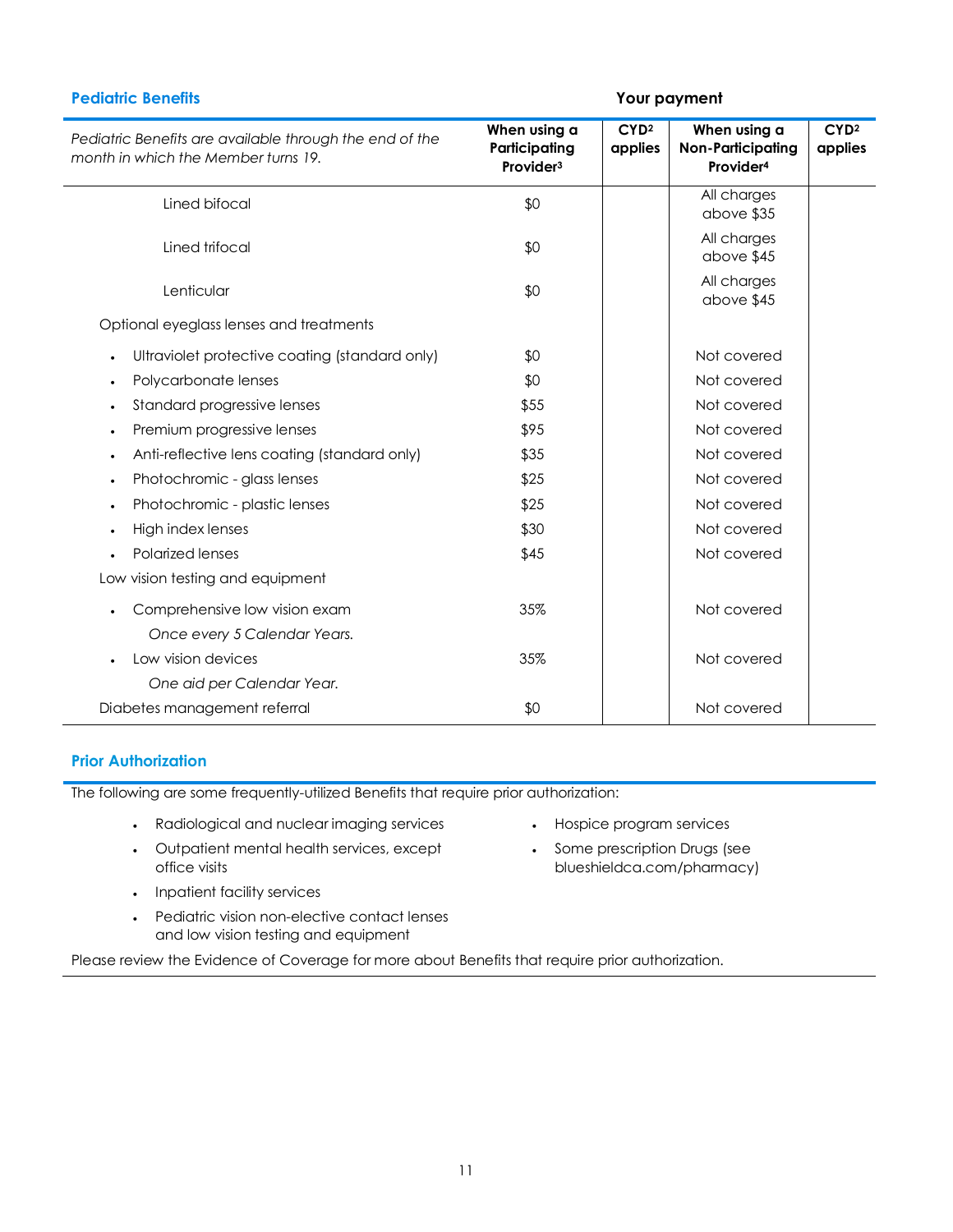### **1 Evidence of Coverage (EOC):**

The Evidence of Coverage (EOC) describes the Benefits, limitations, and exclusions that apply to coverage under this Plan. Please review the EOC for more details of coverage outlined in this Summary of Benefits. You can request a copy of the EOC at any time.

*Capitalized terms are defined in the EOC.* Refer to the EOC for an explanation of the terms used in this Summary of Benefits.

### **2 Calendar Year Deductible (CYD):**

*Calendar Year Deductible explained.* A Calendar Year Deductible is the amount you pay each Calendar Year before Blue Shield pays for Covered Services under the Plan.

If this Plan has any Calendar Year Deductible(s), Covered Services subject to that Deductible are identified with a check mark  $(v)$  in the Benefits chart above.

*Covered Services not subject to the Calendar Year medical Deductible.* Some Covered Services received from Participating Providers are paid by Blue Shield before you meet any Calendar Year medical Deductible. These Covered Services do not have a check mark  $(v)$  next to them in the "CYD applies" column in the Benefits chart above.

*This Plan has a separate medical Deductible and pharmacy Deductible*.

*This Plan has a Participating Provider Calendar Year Deductible as well as a combined Participating Provider and Non-Participating Provider Calendar Year Deductible.*This means that any amounts you pay towards your Participating Provider Calendar Year Deductible also count towards your combined Participating and Non-Participating Provider Calendar Year Deductible.

*Family coverage has an individual Deductible within the Family Deductible.* This means that the Deductible will be met for an individual with Family coverage who meets the individual Deductible prior to the Family meeting the Family Deductible within a Calendar Year. Any amount you have paid toward the individual Deductible will be applied to both the individual Deductible and the Family Deductible. Once the individual Deductible or Family Deductible is reached, cost sharing applies until the Out-of-Pocket Maximum is reached.

### **3 Using Participating Providers:**

*Participating Providers have a contract to provide health care services to Members.* When you receive Covered Services from a Participating Provider, you are only responsible for the Copayment or Coinsurance, once any Calendar Year Deductible has been met.

*Teladoc.* Teladoc mental health and substance use disorder (behavioral health) consultations are provided through Teladoc. These services are not administered by Blue Shield's Mental Health Service Administrator (MHSA).

*"Allowable Amount" is defined in the EOC.* In addition:

Coinsurance is calculated from the Allowable Amount.

### **4 Using Non-Participating Providers:**

*Non-Participating Providers do not have a contract to provide health care services to Members.* When you receive Covered Services from a Non-Participating Provider, you are responsible for:

- the Copayment or Coinsurance (once any Calendar Year Deductible has been met), and
- any charges above the Allowable Amount.

*"Allowable Amount" is defined in the EOC.* In addition:

Coinsurance is calculated from the Allowable Amount, which is subject to any stated Benefit maximum.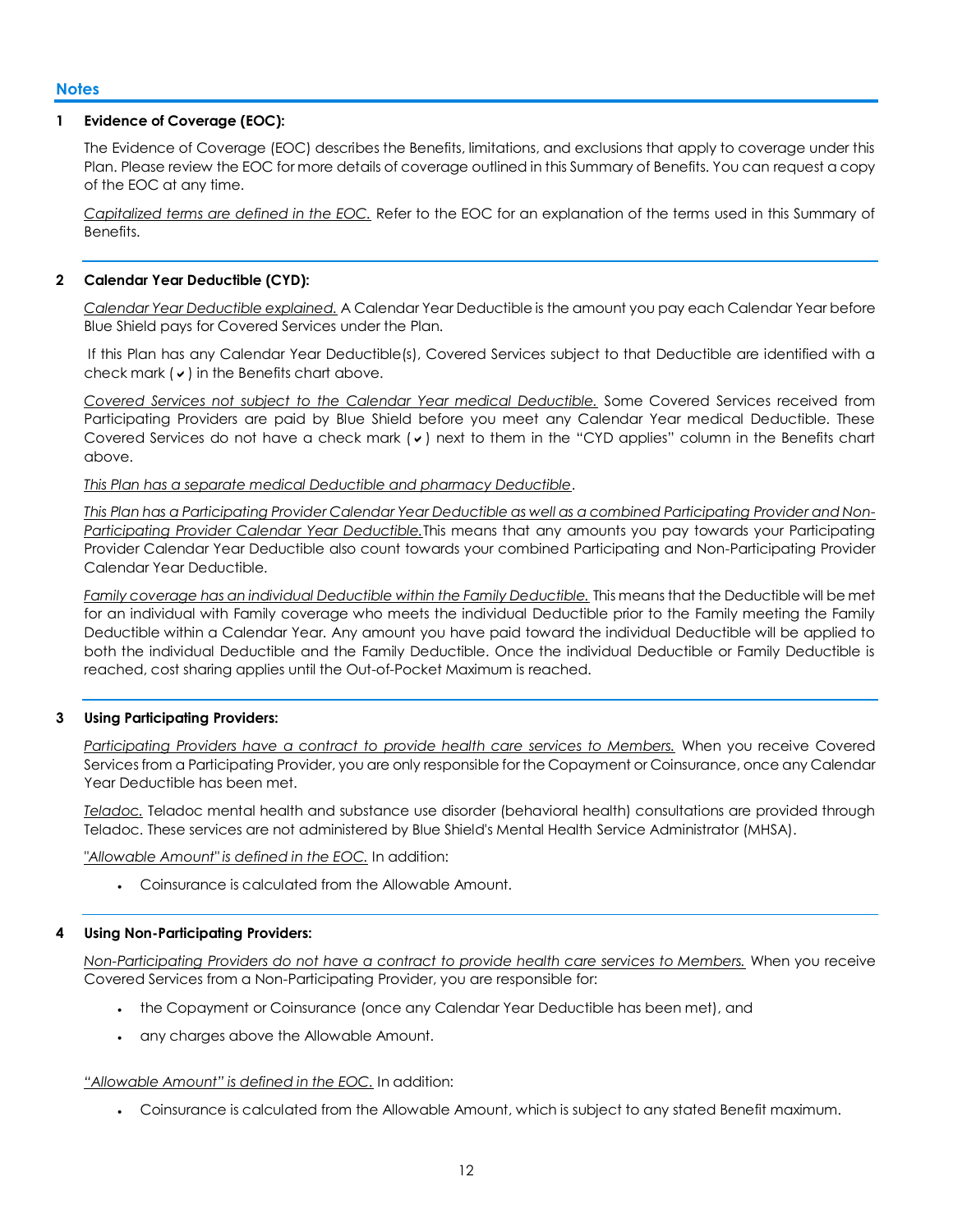#### **Notes**

 Charges above the Allowable Amount do not count towards the Out-of-Pocket Maximum, and are your responsibility for payment to the provider. This out-of-pocket expense can be significant.

#### **5 Calendar Year Out-of-Pocket Maximum (OOPM):**

*Calendar Year Out-of-Pocket Maximum explained.* The Out-of-Pocket Maximum is the most you are required to pay for Covered Services in a Calendar Year. Once you reach your Out-of-Pocket Maximum, Blue Shield will pay 100% of the Allowable Amount for Covered Services for the rest of the Calendar Year.

Your payment after you reach the Calendar Year OOPM. You will continue to pay all charges for the following Covered Services after the Calendar Year Out-of-Pocket Maximum is met:

- dialysis center Benefits: dialysis services from a Non-Participating Provider.
- charges for services that are not covered and charges above the Allowable Amount.

*Any Deductibles count towards the OOPM.* Any amounts you pay that count towards the medical or pharmacy Calendar Year Deductible also count towards the Calendar Year Out-of-Pocket Maximum.

*This Plan has a Participating Provider OOPM as well as a combined Participating Provider and Non-Participating Provider OOPM.* This means that any amounts you pay towards your Participating Provider OOPM also count towards your combined Participating and Non-Participating Provider OOPM.

*Family coverage has an individual OOPM within the Family OOPM.* This means that the OOPM will be met for an individual with Family coverage who meets the individual OOPM prior to the Family meeting the Family OOPM within a Calendar Year. Any amount you have paid toward the individual OOPM will be applied to both the individual OOPM and the Family OOPM, except for Out-of-Network pediatric dental services. Cost sharing payments for pediatric dental services made by each individual child for Out-of-Network Covered Services do not accumulate to the Family Out-of-Pocket Maximum.

### **6 Separate Member Payments When Multiple Covered Services are Received:**

Each time you receive multiple Covered Services, you might have separate payments (Copayment or Coinsurance) for each service. When this happens, you may be responsible for multiple Copayments or Coinsurance. For example, you may owe an office visit payment in addition to an allergy serum payment when you visit the doctor for an allergy shot.

### **7 Preventive Health Services:**

If you only receive Preventive Health Services during a Physician office visit, there is no Copayment or Coinsurance for the visit. If you receive both Preventive Health Services and other Covered Services during the Physician office visit, you may have a Copayment or Coinsurance for the visit.

### **8 Outpatient Prescription Drug Coverage:**

#### **Medicare Part D-creditable coverage-**

This Plan's prescription drug coverage is on average equivalent to or better than the standard benefit set by the federal government for Medicare Part D (also called creditable coverage). Because this plan's prescription drug coverage is creditable, you do not have to enroll in Medicare Part D while you maintain this coverage; however, you should be aware that if you do not enroll in Medicare Part D within 63 days following termination of this coverage, you could be subject to Medicare Part D premium penalties.

### **9 Outpatient Prescription Drug Coverage:**

*Brand Drug coverage when a Generic Drug is available.* If you, the Physician, or Health Care Provider, select a Brand Drug when a Generic Drug equivalent is available, you are responsible for the difference between the cost to Blue Shield for the Brand Drug and its Generic Drug equivalent plus the tier 1 Copayment or Coinsurance. This difference in